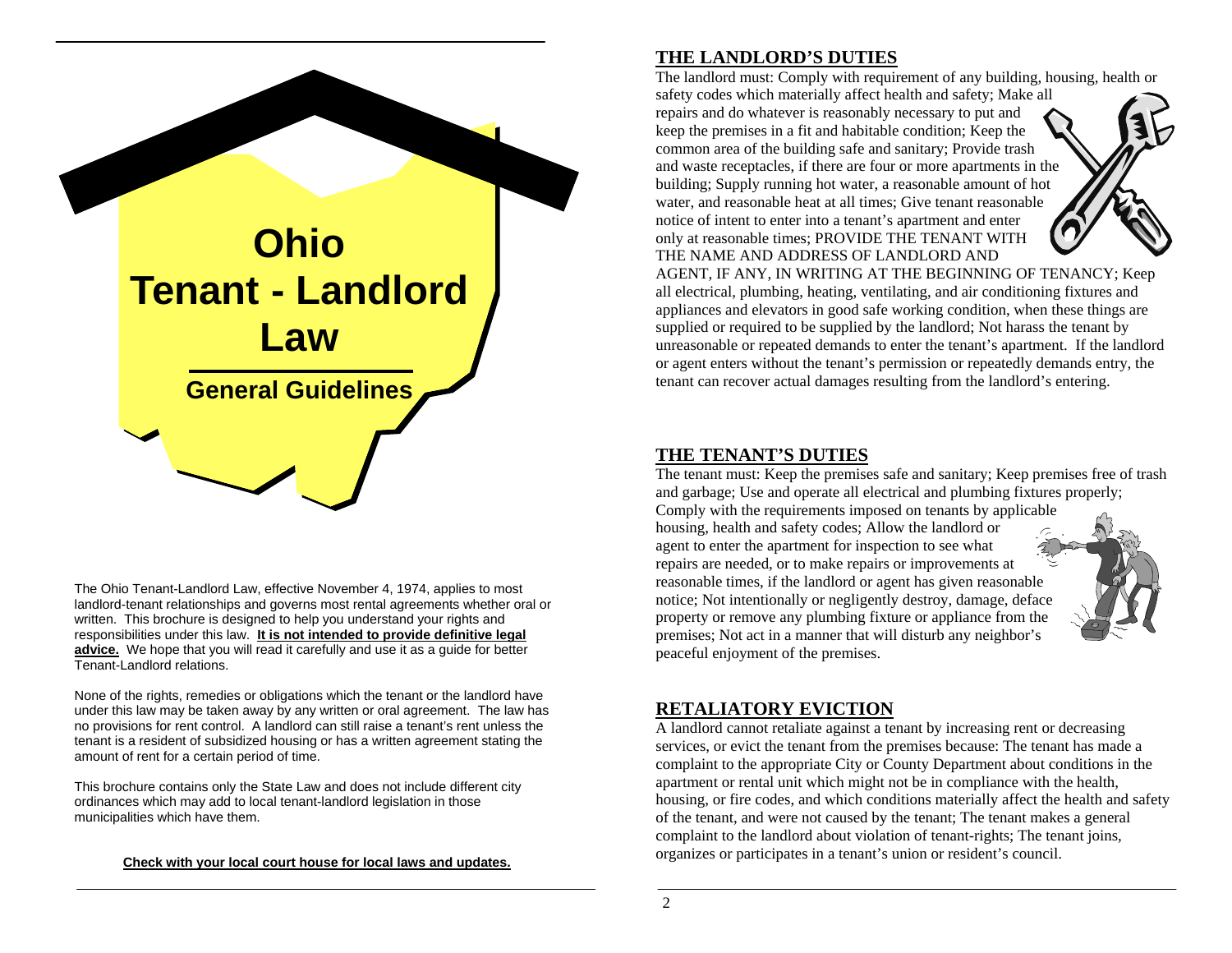If the landlord is found to have retaliated for any of the above reasons, the tenant may recover actual damages and attorney fees.

Even if the tenant claims "retaliation", the landlord may still evict the tenant if: The rent is overdue; There are code violations caused by the renter or tenant's visitor or guest; The lease or rental agreement has expired; The apartment is ordered evacuated for repairs or declared condemned to be torn down.

# **REMEDIES AGAINST RETALIATION**

If being evicted and landlord retaliation is suspected, the tenant may; Use the retaliatory action of the landlord as a defense in an eviction; Bring a civil lawsuit against the landlord when a landlord uses a self-help eviction or acts of retaliation; Sue for damages and attorney fees; Terminate the rental agreement or lease contract.

# **LEGAL ACTION BY A TENANT**

If the tenant reasonably believes that the landlord has not fulfilled his duties or that the premises have code violations affecting the health and safety of occupants, the tenant may notify the landlord about the conditions and request that they be corrected. The written notice must be sent to the person or place where the tenant usually pays rent.



If the landlord fails to correct the condition within a reasonable time (30 days maximum, depending upon the urgency of the situation) and if the tenant is not delinquent in rent payments, the tenant may: Deposit all rent with the Clerk of the Municipal or County Court having jurisdiction (there is a fee and the court will schedule a hearing with a referee); File a law suit requesting a rent reduction until the necessary repairs are made (and gain Court's permission to use withheld rent to make repairs); Terminate the lease or rental agreement.

*Note that these actions cannot be taken against a landlord with three or fewer actually rented dwelling units, who informs the tenant in writing of that fact at the time they make their rental agreement.* 

# **RENT WITHHOLDING**

The law allows the tenant to legally withhold rent under certain conditions involving the court. By depositing rent with the Court, the tenant forces the landlord to take some action to recover rent money. The landlord must repair the conditions and apply to the court for an order releasing the rent. If the landlord brings legal action, the tenant has the right to defend and sue for damages, but this is not an eviction action.



The tenant should SEEK LEGAL ASSISTANCE to file a claim for rent reduction or for use of the money for repairs.

A landlord cannot legally raise the rent, decrease his services or bring or threaten to bring an eviction action against a tenant merely because of complaints.

Any landlord whose tenant has deposited rent with the Clerk of Courts may request that the Court release the rent on the grounds that the conditions for which the tenant withheld rent have been repaired or remedied.

The Court also may release the rent on the grounds that: The tenant was delinquent in rent payments at the time the tenant deposited rent with the Clerk of Courts; The landlord did not violate responsibilities imposed by the rental agreement or by any building, housing, health or safety codes; The tenant did not give notice correctly. The clerk will immediately release the rent, less costs, to the landlord if the tenant gives written notice that the condition has been remedied.

During any court action the Court may release withheld rent to the landlord to pay interest and principle on a mortgage, insurance premiums, real estate taxes, repairs, and operating cost for the premises.

If the court finds that the condition about which the tenant complained in the notice was caused by the tenant and that the tenant deliberately acted in bad faith, the tenant will be liable for damages caused to the landlord and for court costs and attorney fees.

### **LEGAL ACTION BY LANDLORD**

If a tenant violates any of the tenant duties or obligations, the landlord can recover actual damages and attorney fees, terminate the rental agreement, and seek eviction or injunctive relief to gain entrance to the apartment if reasonable access was denied by the tenant.



When the tenant's activities affect the health and safety of the premises, the landlord must give 30 days to correct the problem, and may then terminate the rental agreement through the usual court eviction procedures.

# **EVICTION PROCESS**

A landlord or owner wishing to evict a tenant for breach of the rental agreement must notify the tenant to leave the premises three days or more before beginning court action. The landlord must hand a written copy of the notice to the tenant in person, or leave the notice at the tenant's residence. In most other cases, except

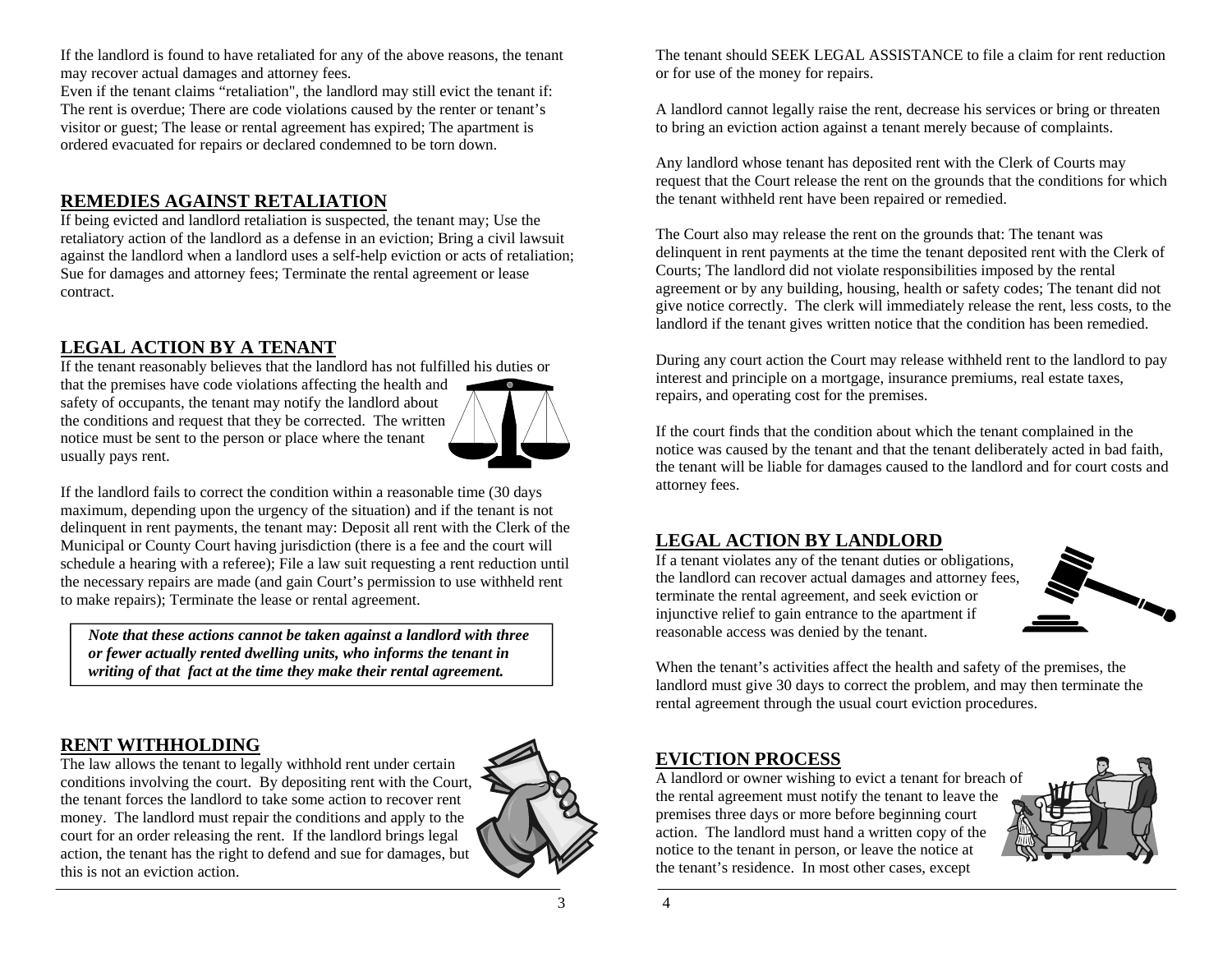those dealing with drugs, the landlord must give the tenant 30 days notice of termination, prior to giving the 3 day notice.

#### **DRUGS IN HOUSING**

In 1990, the Landlord Tenant Act was amended. A landlord is now required to start an eviction action against a tenant if the landlord has actual knowledge or "reasonable cause to believe" that the tenant, any member of the tenant's household or any person on the premises with the consent of the tenant is engaged in or engaged in the past in a violation of a criminal law involving controlled substances. A landlord has "reasonable cause to believe" drug activity is occurring if a valid



search warrant has been issued, the controlled substance described in the search warrant was found during the search and the landlord was later informed about the situation by the police. An eviction action must be started whether or not the tenant or other person is charged with or ever convicted of a criminal offense. This provision also applies even if the other person is a delinquent child or guest of the household.

In order to evict a tenant alleged to be involved in drug activity, written notice to terminate the tenancy must be given to the tenant by the landlord. However, the landlord only needs to give the tenant a three-day notice. The landlord must still go through court proceedings before a tenant may be lawfully evicted. Again, special rules apply to drug cases in court. For instance, a continuance of the trial date is not permitted even if the landlord wants a postponement.

The amendments cover a wide variety of drugs and activities. A tenant may be evicted if the drug involved is marijuana, cocaine or some other illegal drug. There is also no distinction made between the use, possession or sale of drugs. Use, possession or sale of drugs by any household member or guest in the rental unit can result in eviction.

### **EVICTION NOTICE**

Every notice given by a landlord to recover properties or premises from a tenant shall contain language printed or written in an obvious manner as follows…

*You are being asked to leave the premises. If you do not leave, an eviction action may be initiated against you. If you are in doubt regarding your legal rights and obligations as a tenant, it is recommended that you seek legal assistance.* 

The summons in a court action will be mailed or served on the tenant. It explains the time and place of trial, and must be given to the tenant five days before the day of the court hearing.

### **COURT SUMMONS**

Every summons or subpoena given to a tenant for court eviction action should be printed or written in the following manner…



If the tenant has any defense to the eviction action, or any claim against the landlord, the tenant should consult with an attorney before the court hearing. There are many legal defenses to an eviction, which cannot be explained in this booklet. Also, tenants have the right to a trial by jury. The tenant may present defenses at the court hearing without filing a written answer. However, it is best to file a written answer if possible. A demand for a jury should also be in writing.

In addition to any defenses you as a tenant may have, you may counterclaim for injury and damages to you or your property caused by a breach of legal duties or obligations under the rental agreement or under the law. If you do counterclaim and the amount of the damages you .are awarded on the counterclaim is equal to or greater than the amount of rent due, you cannot be evicted.

The Court may order you to pay into Court all or part of the past due and future rent. If the amount paid into Court plus damages you are awarded on your counterclaim are greater than, or equal to the fair rental value decided by the Court, you cannot be evicted.

Usually if the court rule in the landlord's favor at the original hearing and the tenant is not off the property within ten days, then the court authorizes a bailiff or sheriff to remove the tenant's possessions or furnishings from the unit onto the street.

#### **THE TENANT SHOULD SEEK LEGAL ASSISTANCE IF A COMPLAINT, EVICTION NOTICE OR COURT SUMMONS IS RECEIVED.**

5 6